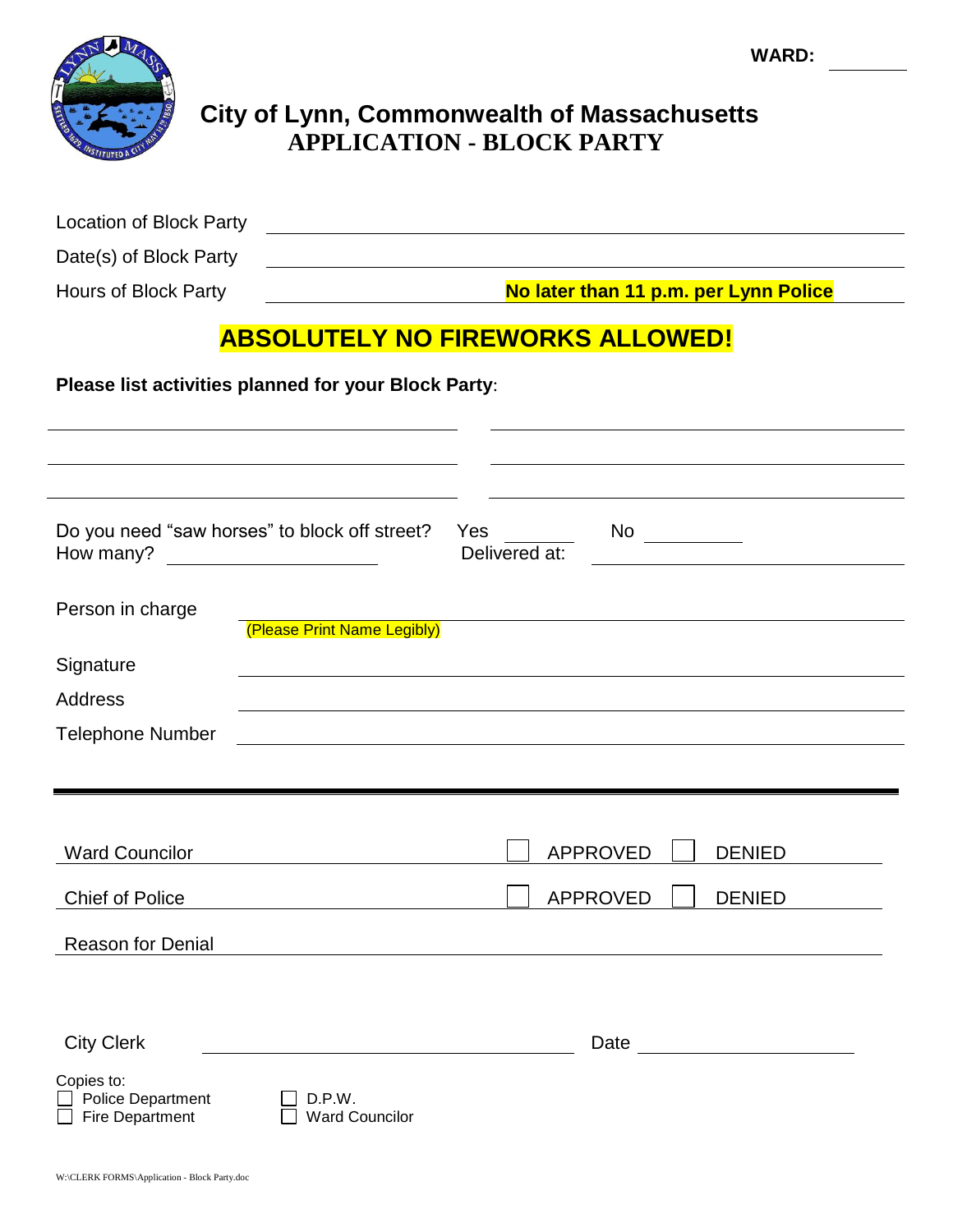### **FIREWORKS NOT ALLOWED – BLOCK PARTY NO LATER THAN 11 P.M. PER LYNN POLICE**

| are in approval of the Block Party to be held on                                 |                                                                                  | <u> 1980 - Johann Stoff, deutscher Stoffen und der Stoffen und der Stoffen und der Stoffen und der Stoffen und der Stoffen und der Stoffen und der Stoffen und der Stoffen und der Stoffen und der Stoffen und der Stoffen und d</u> |  |  |  |  |  |
|----------------------------------------------------------------------------------|----------------------------------------------------------------------------------|--------------------------------------------------------------------------------------------------------------------------------------------------------------------------------------------------------------------------------------|--|--|--|--|--|
| We understand the hours of the Block Party are to be ___________________________ |                                                                                  |                                                                                                                                                                                                                                      |  |  |  |  |  |
| <b>Fireworks are NOT allowed.</b>                                                |                                                                                  |                                                                                                                                                                                                                                      |  |  |  |  |  |
| <b>NAME (Please Print)</b>                                                       | <b>ADDRESS</b>                                                                   | <b>SIGNATURE</b>                                                                                                                                                                                                                     |  |  |  |  |  |
|                                                                                  |                                                                                  |                                                                                                                                                                                                                                      |  |  |  |  |  |
|                                                                                  |                                                                                  |                                                                                                                                                                                                                                      |  |  |  |  |  |
|                                                                                  |                                                                                  |                                                                                                                                                                                                                                      |  |  |  |  |  |
|                                                                                  | ,我们也不会有什么。""我们的人,我们也不会有什么?""我们的人,我们也不会有什么?""我们的人,我们也不会有什么?""我们的人,我们也不会有什么?""我们的人 |                                                                                                                                                                                                                                      |  |  |  |  |  |
|                                                                                  |                                                                                  |                                                                                                                                                                                                                                      |  |  |  |  |  |
|                                                                                  |                                                                                  |                                                                                                                                                                                                                                      |  |  |  |  |  |
|                                                                                  |                                                                                  |                                                                                                                                                                                                                                      |  |  |  |  |  |
|                                                                                  |                                                                                  |                                                                                                                                                                                                                                      |  |  |  |  |  |
|                                                                                  |                                                                                  |                                                                                                                                                                                                                                      |  |  |  |  |  |
|                                                                                  |                                                                                  |                                                                                                                                                                                                                                      |  |  |  |  |  |
|                                                                                  |                                                                                  |                                                                                                                                                                                                                                      |  |  |  |  |  |
|                                                                                  |                                                                                  |                                                                                                                                                                                                                                      |  |  |  |  |  |
|                                                                                  |                                                                                  |                                                                                                                                                                                                                                      |  |  |  |  |  |
|                                                                                  |                                                                                  |                                                                                                                                                                                                                                      |  |  |  |  |  |
|                                                                                  |                                                                                  |                                                                                                                                                                                                                                      |  |  |  |  |  |
|                                                                                  |                                                                                  |                                                                                                                                                                                                                                      |  |  |  |  |  |
|                                                                                  |                                                                                  |                                                                                                                                                                                                                                      |  |  |  |  |  |
|                                                                                  |                                                                                  |                                                                                                                                                                                                                                      |  |  |  |  |  |